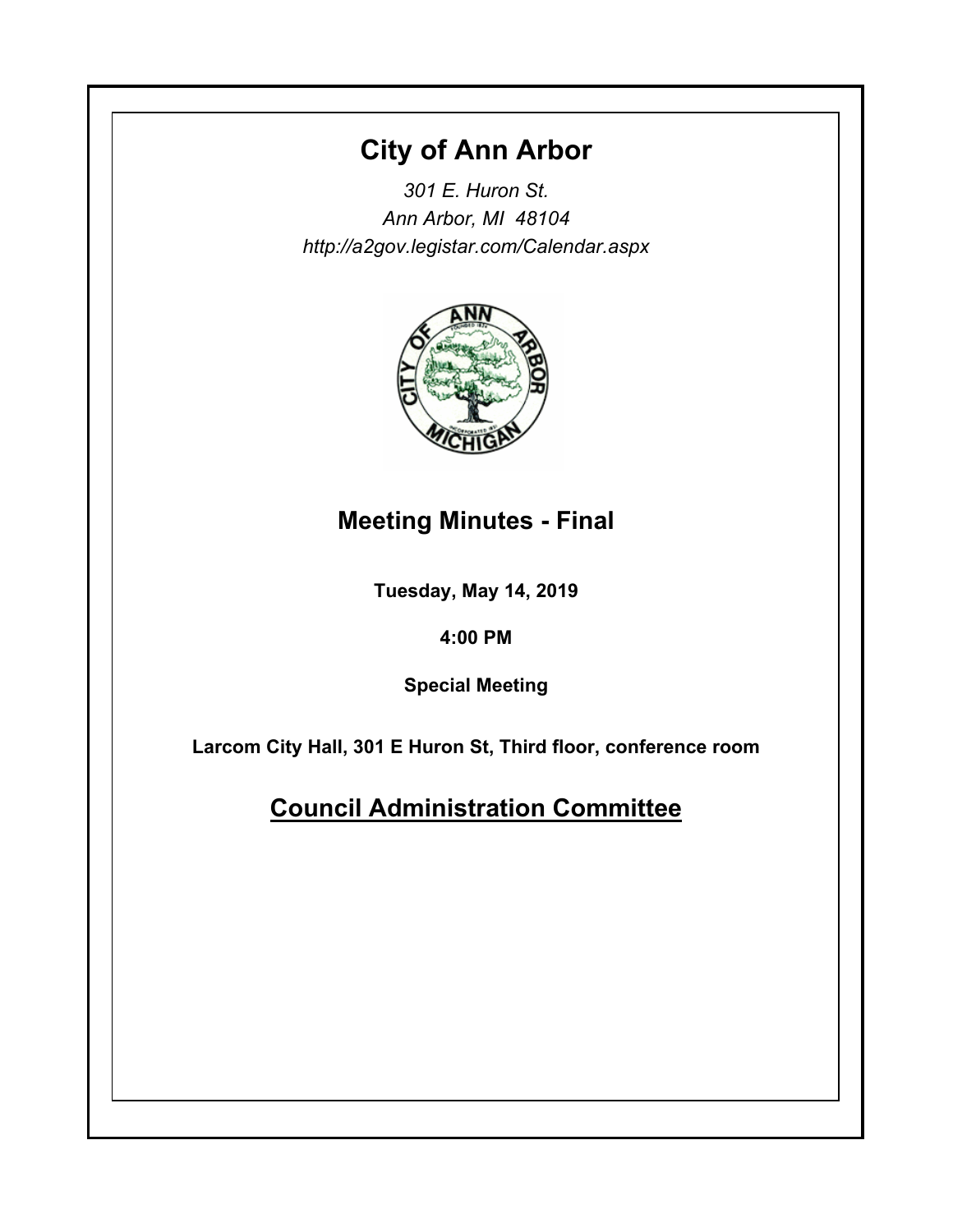#### **CALL TO ORDER**

*The meeting of the Council Administration Committee meeting was called to order at 4:04 p.m. Councilmember Lumm present at 4:08 p.m.*

#### **APPROVAL OF AGENDA**

*Approved*

Jack Eaton, Julie Grand, Kathy Griswold, Jane Lumm and Christopher Taylor **Present:** 5 -

#### **APPROVAL OF MINUTES**

## *Action taken*

## **Approval of April 1, 2019 Council Administration Committee Minutes. Motion: Councilmember Grand, seconded by Councilmember Griswold. Vote: Unanimous**

- Jack Eaton, Julie Grand, Kathy Griswold, Jane Lumm and Christopher Taylor **Present:** 5 -
- **[19-1026](http://a2gov.legistar.com/gateway.aspx?M=L&ID=22678)** Council Administration Committee Minutes April 1, 2019

*Attachments:* Draft April 1 Minutes.pdf

#### **NEW BUSINESS**

### **City Administrator's Planned Cultural Assessment of the Human Resources Department**

*Councilmember discussion: Further discussion of separate review. City Attorney to discuss options with individual Councilmembers.*

#### **UNFINISHED BUSINESS**

*No action*

#### **INFORMATION/UPCOMING BUSINESS**

*No action*

### **PUBLIC COMMENT**